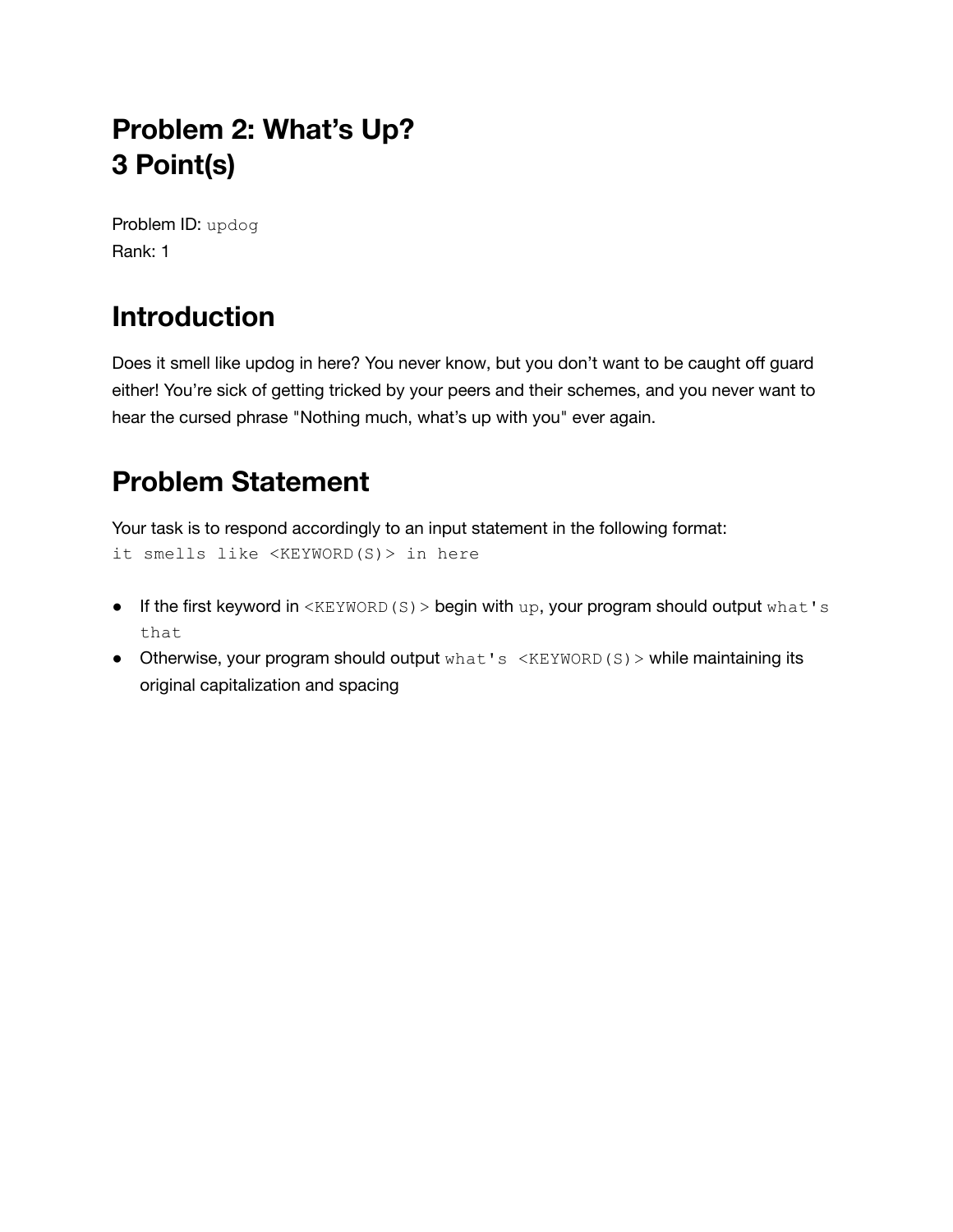# **Input Format**

The first line of the input contains a positive integer **T** denoting the number of test cases that follow. Each test case contains a single line in the following format: it smells like <KEYWORD(S)> in here

# **Output Format**

For each test case, your program should output a single line containing the correct response to the input statement.

# **Problem Constraints**

 $1 ≤ T ≤ 100$ The length of the input message will not exceed 100.  $\langle$ KEYWORD(S) > is not an empty string.  $K$ EYWORD(S) > may contain numbers, special characters, or spaces. The input will not contain consecutive spaces. All inputs will be entirely in lowercase.